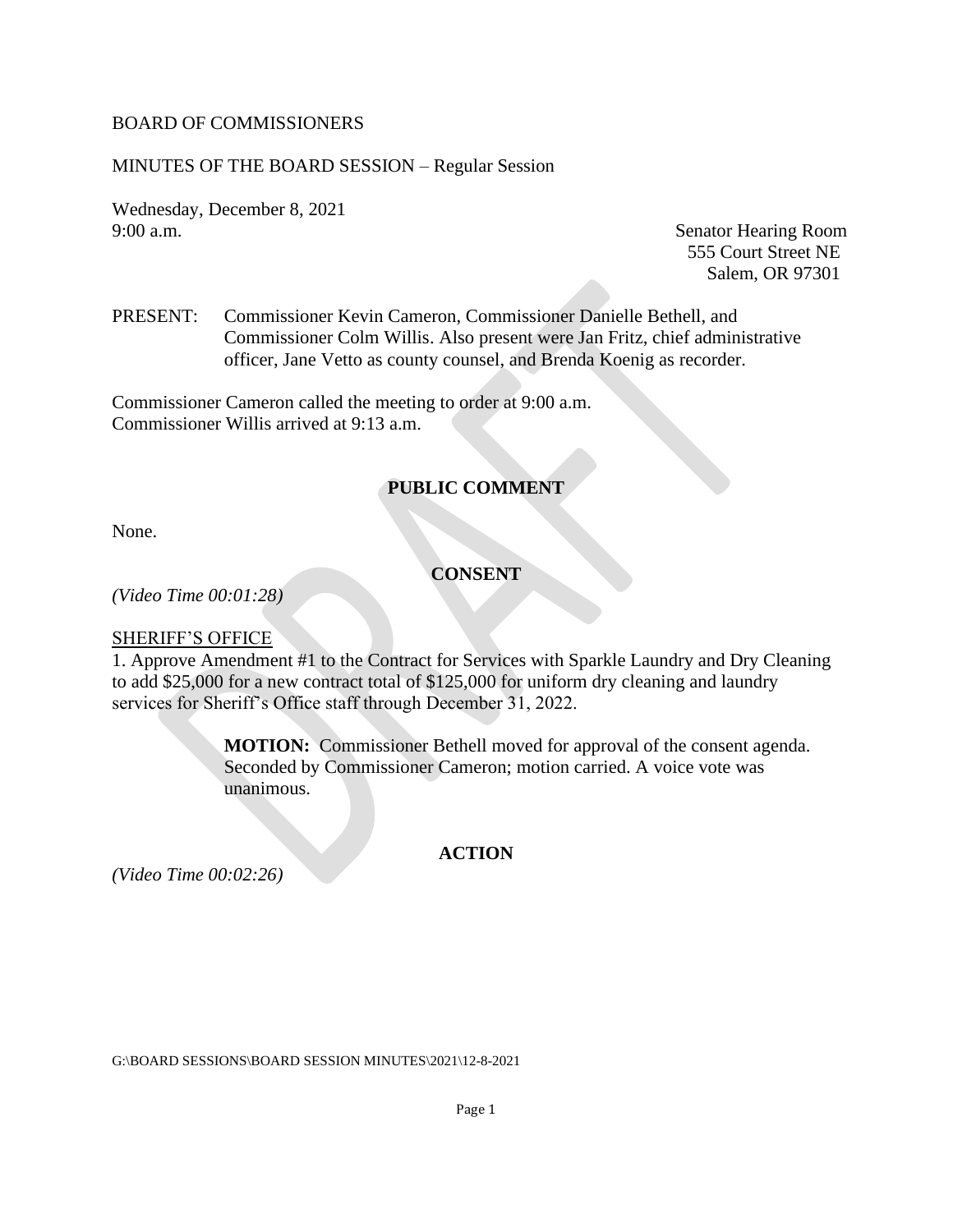#### BUSINESS SERVICES

2. Consider approval of the Contract for Services with Stanley Convergent Security Solutions, Inc. in the amount of \$5,879,980 for the upgrade of access controls, interior doors, and exterior doors at the Marion County Jail through December 31, 2023. –Terry Stoner and Wesley Miller *Summary of presentation:* 

- The contract is for the continuation of a capital improvement project for security upgrades at the following Marion County facilities:
	- o The Jail;
	- o The Transition Center; and
	- o The Juvenile Detention Center.
- A consulting firm issued a report in 2019 that evaluated some of the following:
	- o Security systems;
	- o Door access controls; and
	- o Intercoms.
- The first phase of the project included the design of the following:
	- o The Program Logic Control (PLC);
	- o Doors; and
	- o Locks.
- Stanley Convergent Security Solutions, Inc. is the selected contractor for the second phase of the project which entails replacement and upgrade of the following:
	- o Doors;
	- o Locks; and
	- o Jambs.
- A pass-through opening will be added to all cell doors that currently do not have the option:
	- o This allows deputies to safely pass food trays through the cell door or handcuff individuals.
- The new locking system will be electric:
	- o The prior system was pneumatic and utilized air compressors; and
	- o The new system will reduce maintenance and possibly electricity.
- Every door in the facility was evaluated to determine updating needs.

### *Board discussion:*

- Investing in the updates will maintain safety and security; and
- The 32-year-old structure has been well maintained.

**MOTION:** Commissioner Bethell moved to approve the Contract for Services with Stanley Convergent Security Solutions, Inc. in the amount of \$5,879,980 for the upgrade of access controls, interior doors, and exterior doors at the Marion County Jail through December 31, 2023. Seconded by Commissioner Cameron; motion carried. A voice vote was unanimous.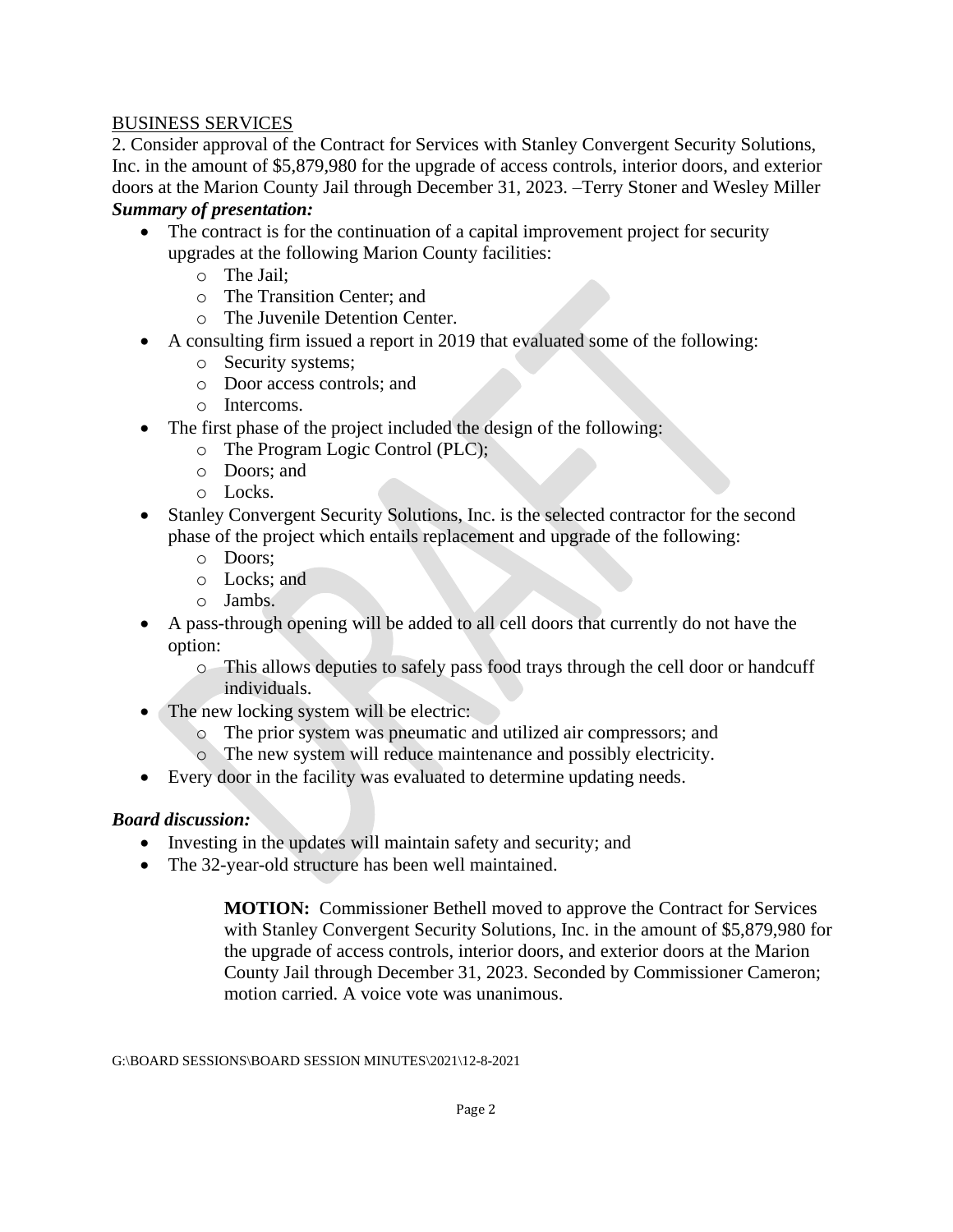#### *(Video Time 00:39:52)*

*\*\* The time listed above reflects when the public hearing was closed, and a motion was made to approve a resolution adopting the budget.*

#### FINANCE

3. Consider approval of a resolution to adopt the Fiscal Year 2021-22 First Supplemental Budget. **(TO BE ACTED ON FOLLOWING THE PUBLIC HEARING)** –Jeff White and Daniel Adatto

> **MOTION:** Commissioner Willis moved to approve a resolution to adopt the Fiscal Year 2021-22 First Supplemental Budget. Seconded by Commissioner Bethell; motion carried. A voice vote was unanimous.

*(Video Time 00:07:41)*

### PUBLIC WORKS

4. Consider approval of the Contract for Services with Nexterra, Inc. in the amount of \$250,000 to provide yard debris grinding services at the Brown's Island Composting Facility through December 31, 2024. –Brian May

#### *Summary of presentation:*

- The contract is for yard debris grinding services at the composting facility located at the Brown's Island Demolition Landfill;
- The county hires a contractor to grind material down in size for compost;
- An estimated 30,000 yards of material is processed in a typical year at the following locations:
	- o The North Marion Recycling and Transfer Station; and
	- o The Salem-Keizer Recycling and Transfer Station.
- The impacts from the 2021 ice storm increased the amount of material that required grinding:
	- o The material increased from 30,000 yards to well over 100,000 yards;
	- o The county's current not-to-exceed contract expires at the end of 2022; and
	- o The increased storm debris resulted in the county reaching the not-to-exceed contract amount earlier than anticipated.
- A formal solicitation for bids was posted in November;
- The county received three bids for grinding services;
- Nexterra, Inc., which submitted the lowest bid, was selected to provide the service;
- The new contract will have a maximum limit of \$250,000;
- The contract has a term date of five years; and
- Staff recommends approval of the contract with Nexterra, Inc. to provide yard debris grinding services.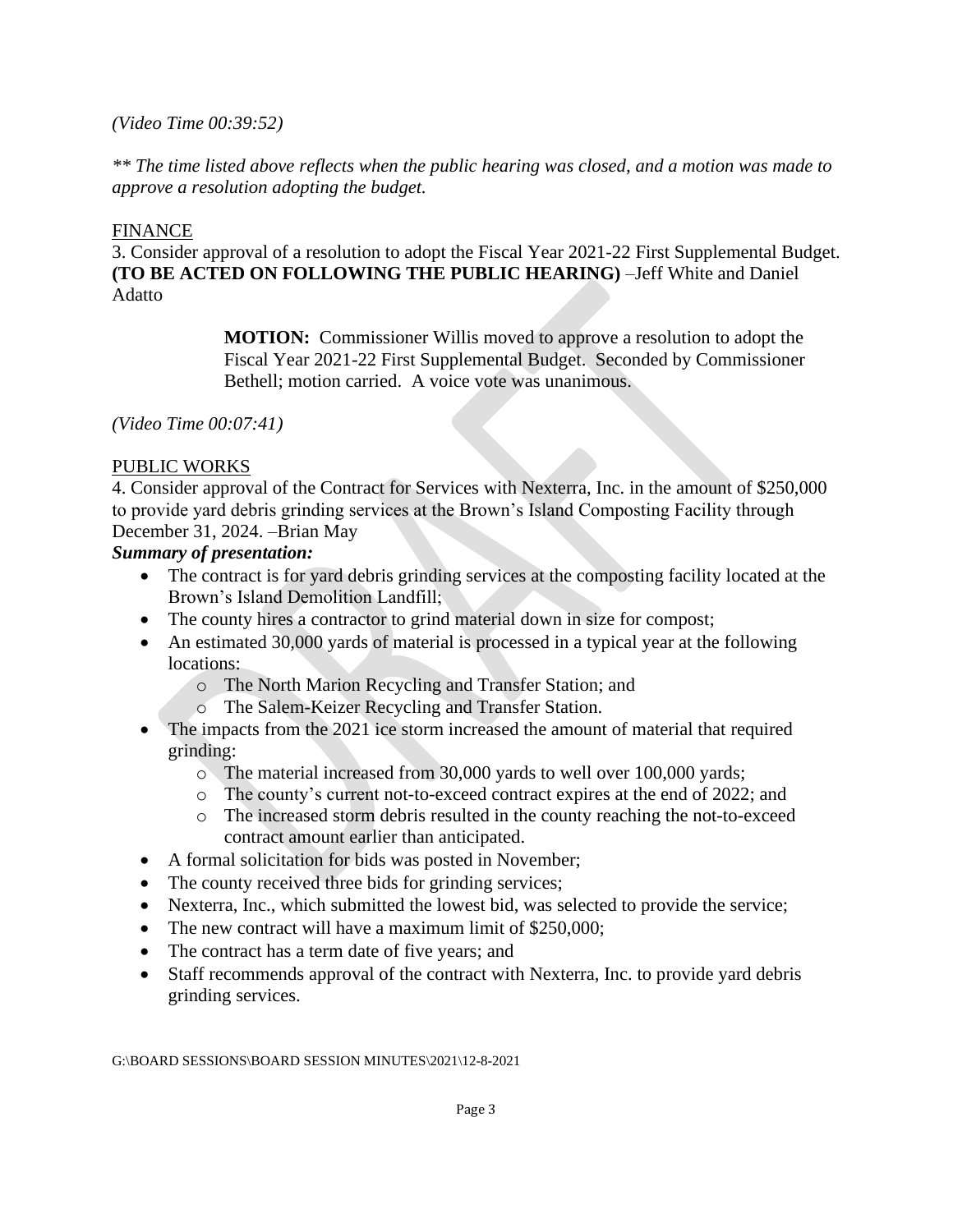## *Board discussion:*

- The significant increase in yard debris is attributed to the 2021 ice storm;
- The county will be able to direct where yard debris removal will be processed;
- The county receives approximately 15,000 yards to 20,000 yards of debris from the North Marion Recycling and Transfer Station:
	- o An increase is anticipated around April 1, 2022.
- Benefits with the new contract include some of the following:
	- o Increased savings for county citizens;
	- o Decreased expenses for the county; and
	- o A reduction in transportation expense:
		- The Brown's Island Composting Facility is a local business.

**MOTION:** Commissioner Bethell moved to approve the Contract for Services with Nexterra, Inc. in the amount of \$250,000 to provide yard debris grinding services at the Brown's Island Composting Facility through December 31, 2024. Seconded by Commissioner Cameron; motion carried. A voice vote was unanimous.

#### *(Video Time 00:11:28)*

5. Consider approval of the Contract for Services with Lane Forest Products, Inc. in the amount of \$450,000 to provide yard debris screening services at the Brown's Island Composting Facility through December 31, 2024. –Brian May

### *Summary of presentation:*

- Yard debris is screened once it has gone through the grinding process;
- Debris is screened down to approximately a 0.50-inch square:
	- o The size meets the required specifications for the following:
		- The market; and
			- Customers.
- Compost goes through a breakdown process;
- Screening is the final process that results in the finished product;
- An increased volume for debris grinding has also resulted in an increased volume for debris screening:
	- o The county has reached the not-to-exceed contract amount for screening services earlier than anticipated.
- A formal solicitation for bids was posted;
- The county received two bids for screening services;
- Lane Forest Products, Inc. was selected as the only responsive bidder for screening services;
- The new contract will have a maximum limit of \$450,000:
- The contract has a term date of five years;
- The county anticipates the contract will allow for a continuous batch process: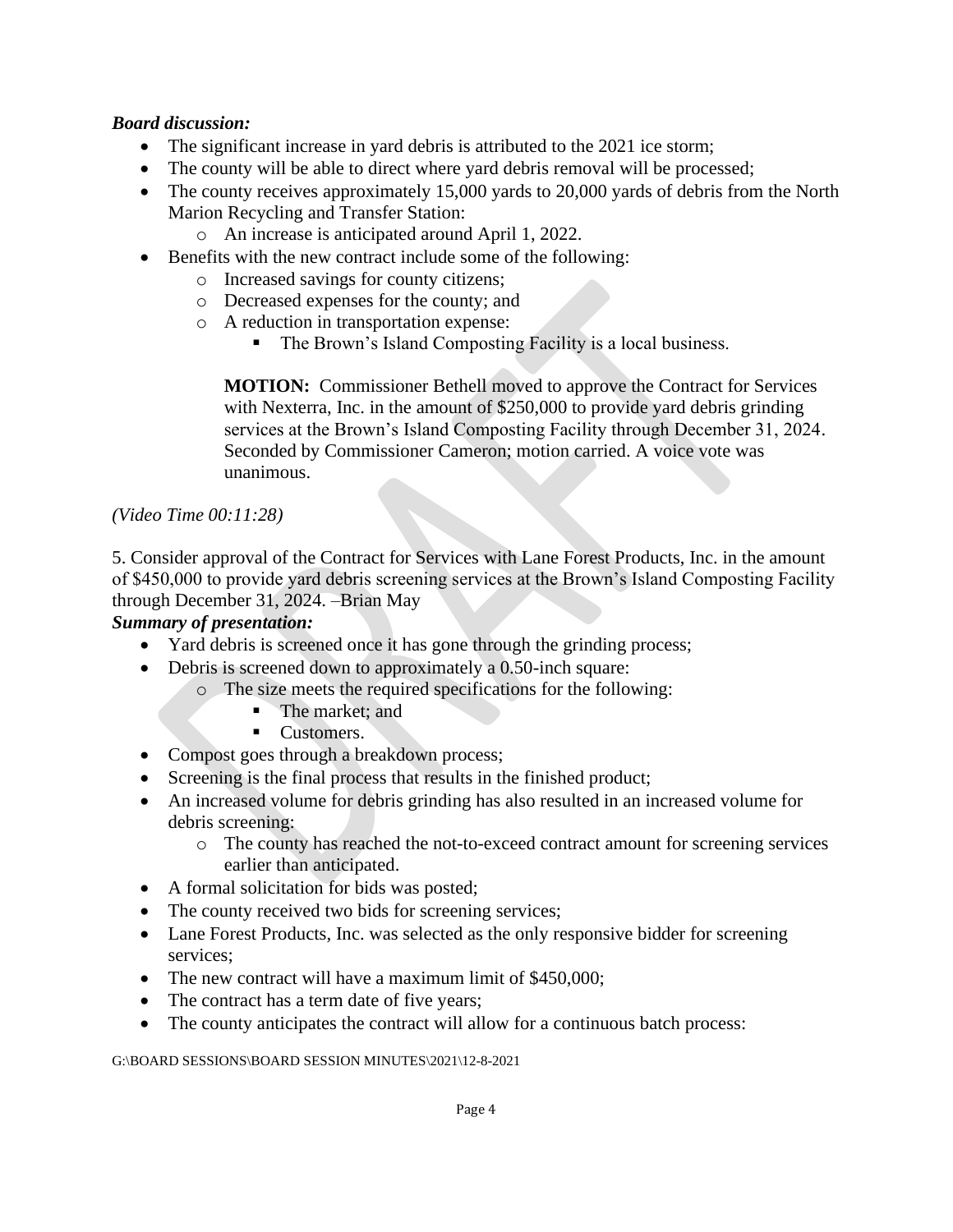- o Compost may be more readily available throughout the year.
- Staff recommends approval of the contract with Lane Forest Products, Inc. to provide yard debris screening services.

**MOTION:** Commissioner Willis moved to approve the Contract for Services with Lane Forest Products, Inc. in the amount of \$450,000 to provide yard debris screening services at the Brown's Island Composting Facility through December 31, 2024. Seconded by Commissioner Bethell; motion carried. A voice vote was unanimous.

# *(Video Time 00:14:58)*

6. Consider approval of the Contract for Services with PBS Engineering and Environmental, Inc. in the amount of \$164,450 for the development and provision of safety compliance programs, standard operating procedures, and comprehensive training programs for various Marion County Public Works programs through December 31, 2022. –Dennis Mansfield

### *Summary of presentation:*

- Safety is a part of the Administration Division of Marion County Public Works and is a top priority for the department:
	- o Five department core values include the following:
		- Safety;
		- **Integrity;**
		- **Respect**;
		- **Customer Focus; and**
		- Communication.
- A safety committee meets monthly;
- An estimated 200 employees work for the department;
- There are over 50 job classifications with almost half of the classifications being safety sensitive positions:
	- o Safety sensitive job positions require individuals to be aware of hazards that may arise while performing job tasks:
		- The hazards can be consistently changing as tasks alter; and
		- Many tasks are considered seasonal tasks and may only occur annually or biennially:
			- Training programs ensure safe operation practices are being utilized for tasks that are performed infrequently.
- The federal Occupational Safety and Health Administration (OHSA) requires safety programs to be in place for known workplace hazards:
	- o The county is required to provide some of the following:
		- Education for known hazards; and
		- Tools and protective equipment to aid in safe operations.
- Safety programs ensure employees have what they need to safely operate each workday and can entail some of the following: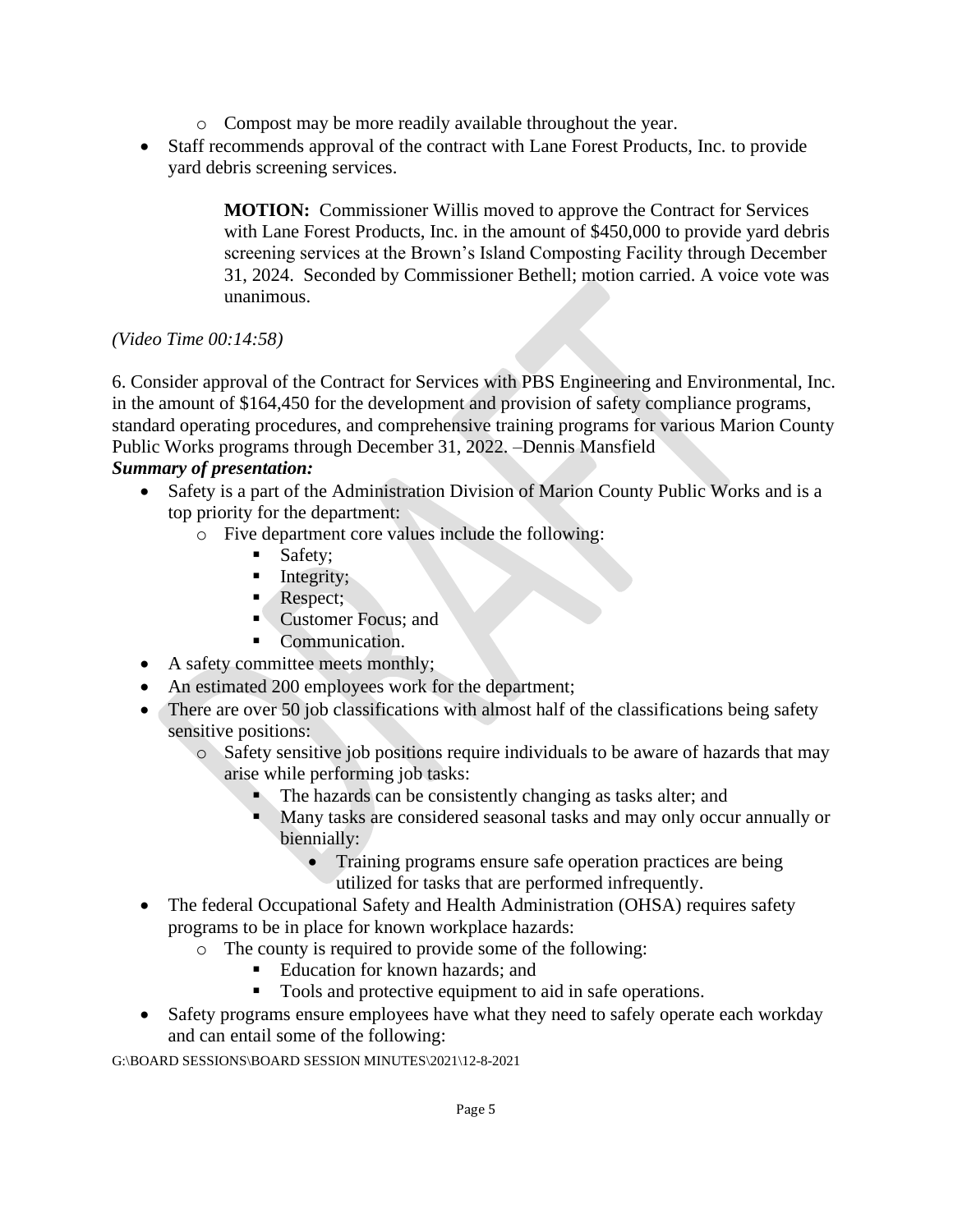- o Protocols;
- o Trainings;
- o Standard operating procedures;
- o Flowcharts;
- o Videos; and
- o Personal protective equipment.
- There are three primary aptitudes within the safety program:
	- o Awareness:
		- Employees may not work with a specific piece of equipment, but they may work in the area where the equipment is being utilized:
			- They need to understand and be aware of some of the equipment operations to ensure a safe working environment.
	- o Operational:
		- Employees operating equipment are required to complete the following:
			- Training;
			- Testing; and
			- Certification.
	- o Competency:
		- **Employees are knowledgeable enough to assist with equipment training,** testing, and certification if needed.
- Public Works has varying types of operations with different hazards and different protocols;
- The contract pertains to 20 safety programs:
	- o The contract will fast-track the programs' development and implementation phases.
- Public Works currently has one safety specialist, with a multitude of responsibilities, that manages over 50 safety programs:
	- o It is estimated that one safety specialist may require two calendar years to develop all the safety programs; and
	- o The contract will fast-track the process so that 20 programs are developed and completed in approximately six months to one year.
- Staff went through the normal Request For Proposal (RFP) solicitation process;
- Two vendors responded to the RFP solicitation;
- The safety committee selected PBS Engineering and Environmental, Inc. to award the contract to;
- The company has approximately 30 years of experience with developing safety programs for various types of organizations and government agencies;
- The contract total is \$164,450; and
- Staff recommends approval of the contract with PBS Engineering and Environmental, Inc.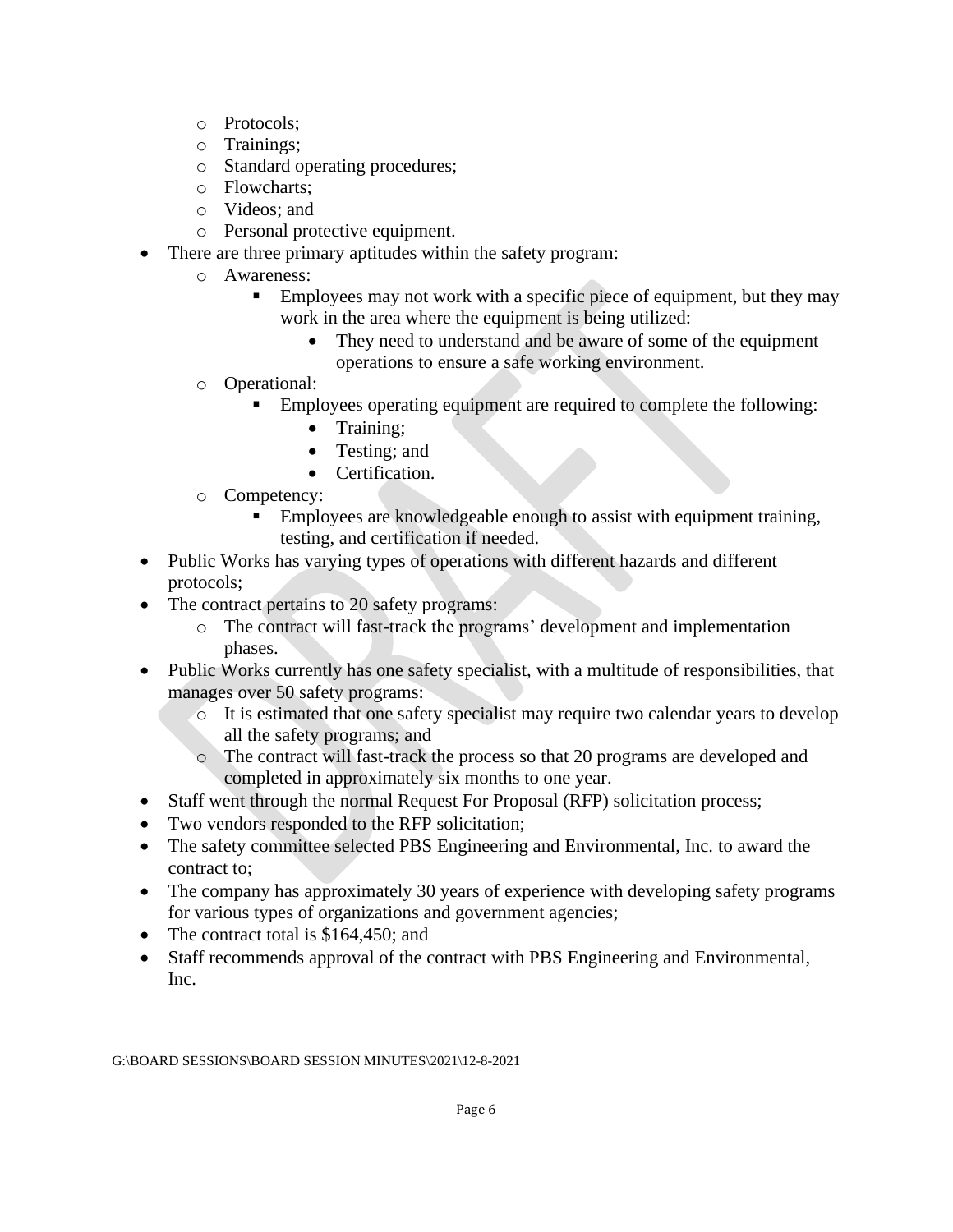### *Board discussion:*

- PBS Engineering and Environmental, Inc. will be contracted to build the program;
- Public Works staff will execute the training once the program is developed:
	- o Annual training sessions are held for staff; and
	- o Supervisors may utilize the training programs throughout the calendar year for new employees.
- The county will own the programs and enhance them if needed to allow for changing work environments; and
- There may be future periodical program audits.

**MOTION:** Commissioner Bethell moved to approve the Contract for Services with PBS Engineering and Environmental, Inc. in the amount of \$164,450 for the development and provision of safety compliance programs, standard operating procedures, and comprehensive training programs for various Marion County Public Works programs through December 31, 2022. Seconded by Commissioner Willis; motion carried. A voice vote was unanimous.

*(Video Time 00:23:48)*

### *Recess as Board of Commissioners. Convene as Contract Review Board.*

# **CONTRACT REVIEW BOARD ACTION**

### FINANCE

1. Consider approval of an order for a Contract Specific Special Procurement for Marion County's Procurement Card Program continuation of services with Bank of America.

## –Camber Schlag

### *Summary of presentation:*

- Staff is requesting a Special Procurement to continue using Bank of America (BofA) for the county's Procurement Card (P-card) program;
- County departments utilize p-cards for some of the following:
	- o Trainings;
	- o Supplies; and
	- o Low dollar purchases.
- Currently it costs the county an estimated \$78 to \$98 when a Purchase Order (PO) is issued:
	- o Utilizing p-cards may substantially reduce this expense and save time.
- Currently for the year 2021, the county has had an estimated 11,929 transactions and has spent an estimated \$2,201,155.96:
	- o Large dollar transactions include some of the following:
		- Permits with the City of Salem are estimated at \$91,000;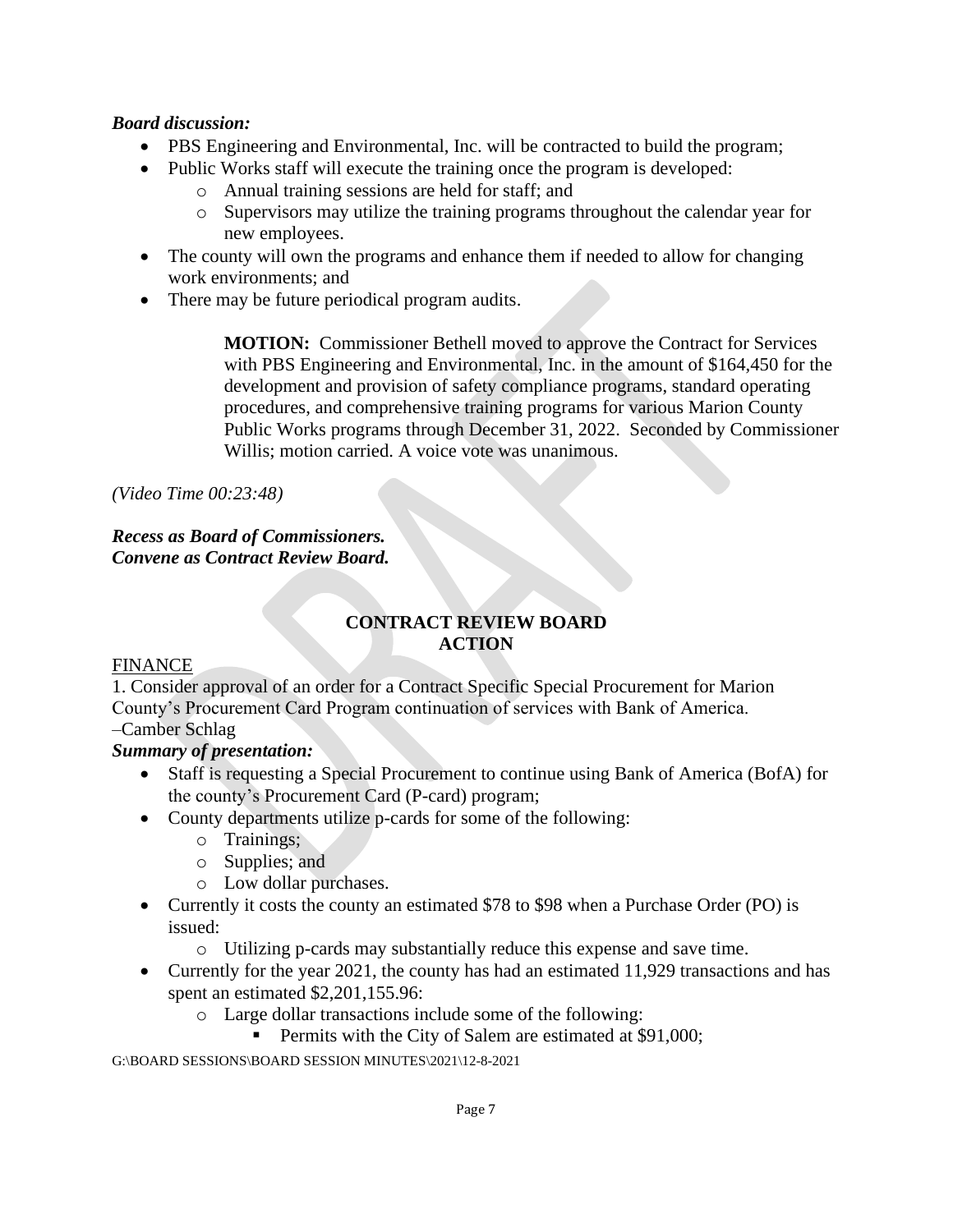- A conference room rental for the Marion County Circuit Courts is estimated at \$53,000;
- Office Depot expenses are estimated at \$238,000;
- Home Depot expenses are estimated at \$50,000;
- Amazon expenses are estimated at \$288,000; and
- LaQuinta Hotel expenses are estimated at \$37,000.
- The impacts from the COVID-19 pandemic and the 2020 wildfires have made the Request For Proposal (RFP) process cumbersome;
- The Information Technology (IT) Department will be required to build an interface between the county and a new bank platform;
- The county has an established relationship with BofA;
- The county receives annual rebates from BofA ranging between \$20,000 and \$30,000; and
- Staff is requesting to continue the p-card program with BofA for an additional five years.

**MOTION:** Commissioner Willis moved to approve an order for a Contract Specific Special Procurement for Marion County's Procurement Card Program continuation of services with Bank of America. Seconded by Commissioner Bethell; motion carried. A voice vote was unanimous

### *Adjourn as Contract Review Board. Reconvene as Board of Commissioners.*

*(Video Time 00:27:50)*

Commissioner Cameron read the calendar.

*(Video Time 00:30:38)*

#### **PUBLIC HEARINGS 9:30 A.M.**

### FINANCE

A. Public hearing to consider adopting the Fiscal Year 2021-22 First Supplemental Budget. – Jeff White and Daniel Adatto

### *Summary of presentation:*

- The presentation of the first supplemental budget for fiscal year 2021-22 is in accordance with local budget laws and county policies;
- The public hearing was noticed and posted in the Statesman Journal on December 1, 2021;
- Copies of the proposed budget have been available for review on the Marion County website and at the Board of Commissioner's Office;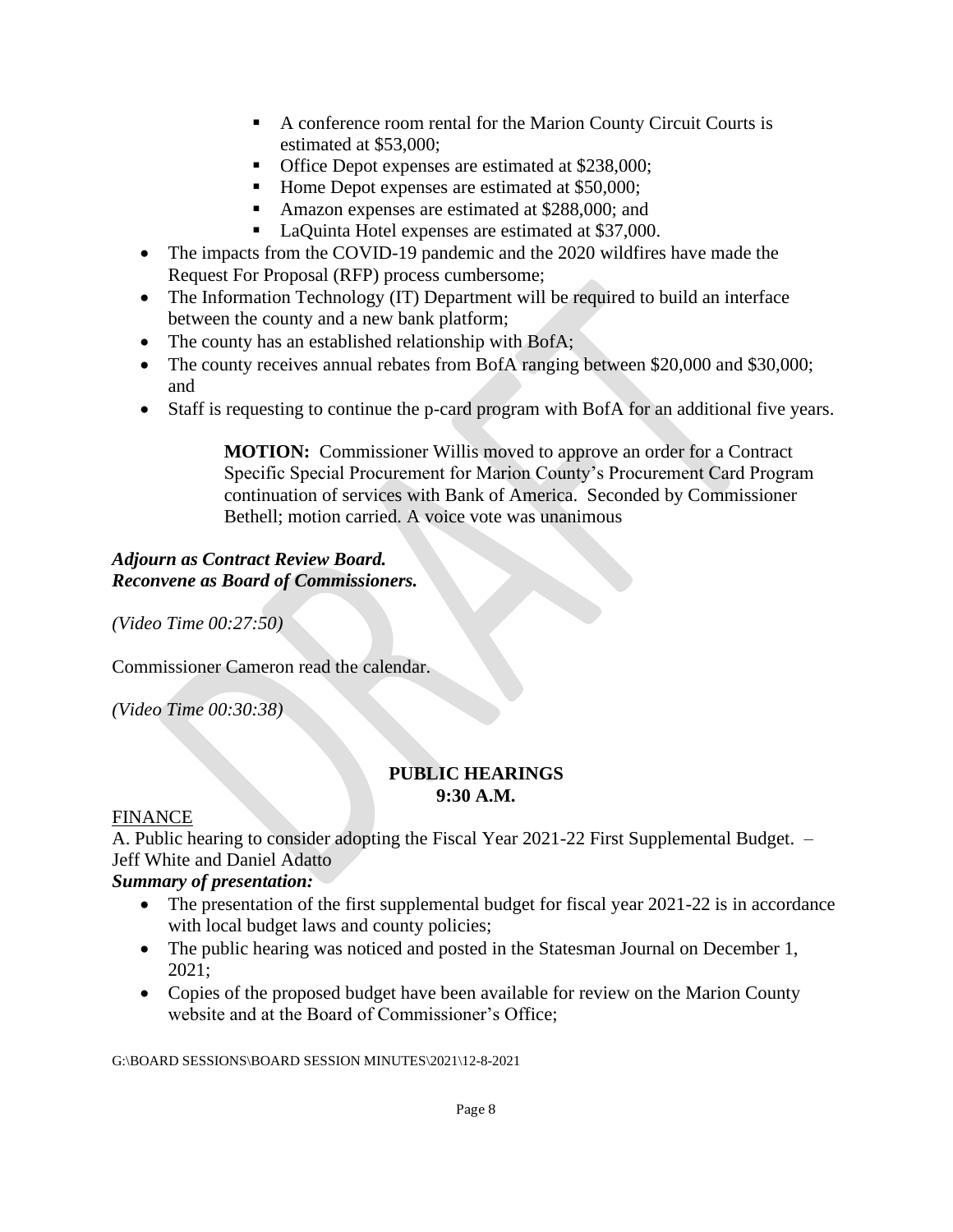- The supplemental budget was reviewed in detail by the commissioners at a Work Session meeting;
- The budget increased by \$54 million bringing the total county budget to \$648 million;
- The budget summary entails some of the following:
	- o There were 37 funds modified;
	- o Countywide there was \$5.7 million in Net Working Capital adjustments;
	- o The General Fund increased by \$4.9 million;
	- o There was an increase of \$54.1 million in new federal resources which included some of the following:
		- An estimated \$16.5 million in COVID-19 stimulus grant funds; and
		- An estimated \$33.5 million in American Rescue Plan Act (ARPA) funds:
			- The ARPA resources were originally budgeted in the General Fund but were later reclassed into its own fund; and
			- Reclassing the resource increased the total ARPA funding to \$67 million.
- The budget for Health and Human Services increased by an estimated \$2.8 million:
	- o This includes a Transfer Out of an estimated \$816,000 in funds for the "His Place" property located in the City of Woodburn.
- The budget for Public Works increased by an estimated \$6.6 million and entailed some of the following:
	- $\circ$  An estimated \$1.6 million is for materials and services utilized for the remaining cleanup from the 2021 winter ice storm; and
	- o An estimated \$800,000 in Capital Outlay for the first-year expense of the Public Works Building One Expansion project.
- The Capital Improvement Projects (CIP) fund increased by an estimated \$4.1 million:
	- o Several projects from the prior fiscal year budget carried over into the current fiscal year budget; and
	- o An estimated \$1.4 million is for the Courthouse Square Rooftop Heating, Ventilation, and Air Conditioning (HVAC) Replacement project.

# *Board discussion:*

- No public members signed up to testify during the public hearing;
- The His Place Residential Home is a county-owned and operated substance abuse rehabilitation facility that helps fathers that are navigating addiction recovery:
	- o The facility is similar to the Her Place Residential Home that assists mothers with substance abuse issues;
	- o Children are able to remain with their parents at the facility; and
	- o The county anticipates the His Place Residential Home opening in 2022.
- The resolution document states the total budget is increasing by \$71,210,984:
	- o Mr. Adatto clarified that \$71,210,984 is correct; and
	- o The \$54 million referenced in the staff presentation is for federal resources.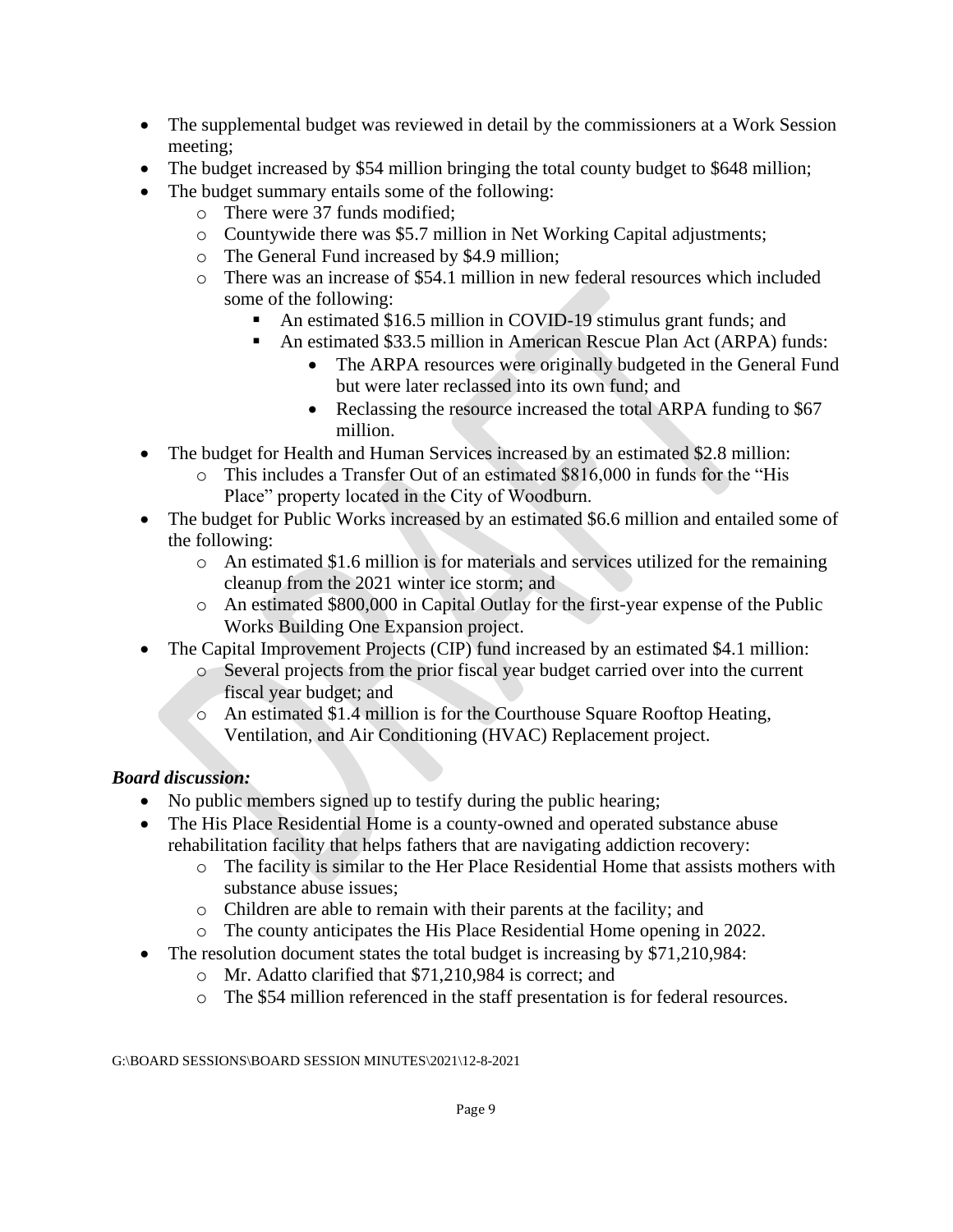**MOTION:** Commissioner Bethell moved to close the public hearing and approve the Fiscal Year 2021-22 First Supplemental Budget. Seconded by Commissioner Willis; motion carried. A voice vote was unanimous.

### *(Video Time 00:40:39)*

#### *Board discussion:*

- The new ARCHES Inn is anticipated to open in the near future:
	- o The inn was purchased to house individuals experiencing homelessness;
	- o The facility is funded by Project Turnkey, a state-level grant program;
	- o There are an estimated 17 hotels statewide that were purchased to help address homelessness;
	- o ARCHES Inn will assist in navigating individuals living on the streets into safer environments;
	- o Victims of the 2020 wildfires will be able to utilize the facility for temporary housing; and
	- o Commissioner Bethell expressed on the record her appreciation to the team at Mid-Willamette Valley Community Action Agency for all their efforts to bring this project to completion.
- A joint meeting with Linn County was held on December 7, 2021:
	- o An estimated 46 individuals participated in the meeting;
		- o The meeting focused on the following:
			- The continuing wildfire recovery efforts; and
			- **EXECUTE:** Sewer and wastewater challenges in the Santiam Canyon.
		- o Individuals impacted by the wildfires appreciated the property tax relief they received:
			- **Commissioner Cameron expressed on the record that he donated his** property tax refund to the Detroit Community Church for their rebuilding efforts.
		- o There is an ongoing effort to address housing challenges for wildfire victims;
		- o Incoming grant assistance is crucial for the recovery efforts in the Santiam Canyon;
		- o The work that is being performed now will set the foundation for the future;
		- o Small businesses and entrepreneurs in the canyon continue to support the rebuilding effort:
			- They have assisted their friends and neighbors; and
			- They have invested their time and resources.
		- o Wildfire impacted cities are reviewing available options to bring business back to communities;
		- o Tiny home structures that will house wildfire victims may be utilized for businesses in future years;
		- o The county is partnering with the wildfire impacted cities in the recovery efforts:
			- State policies have made the recovery efforts challenging; and